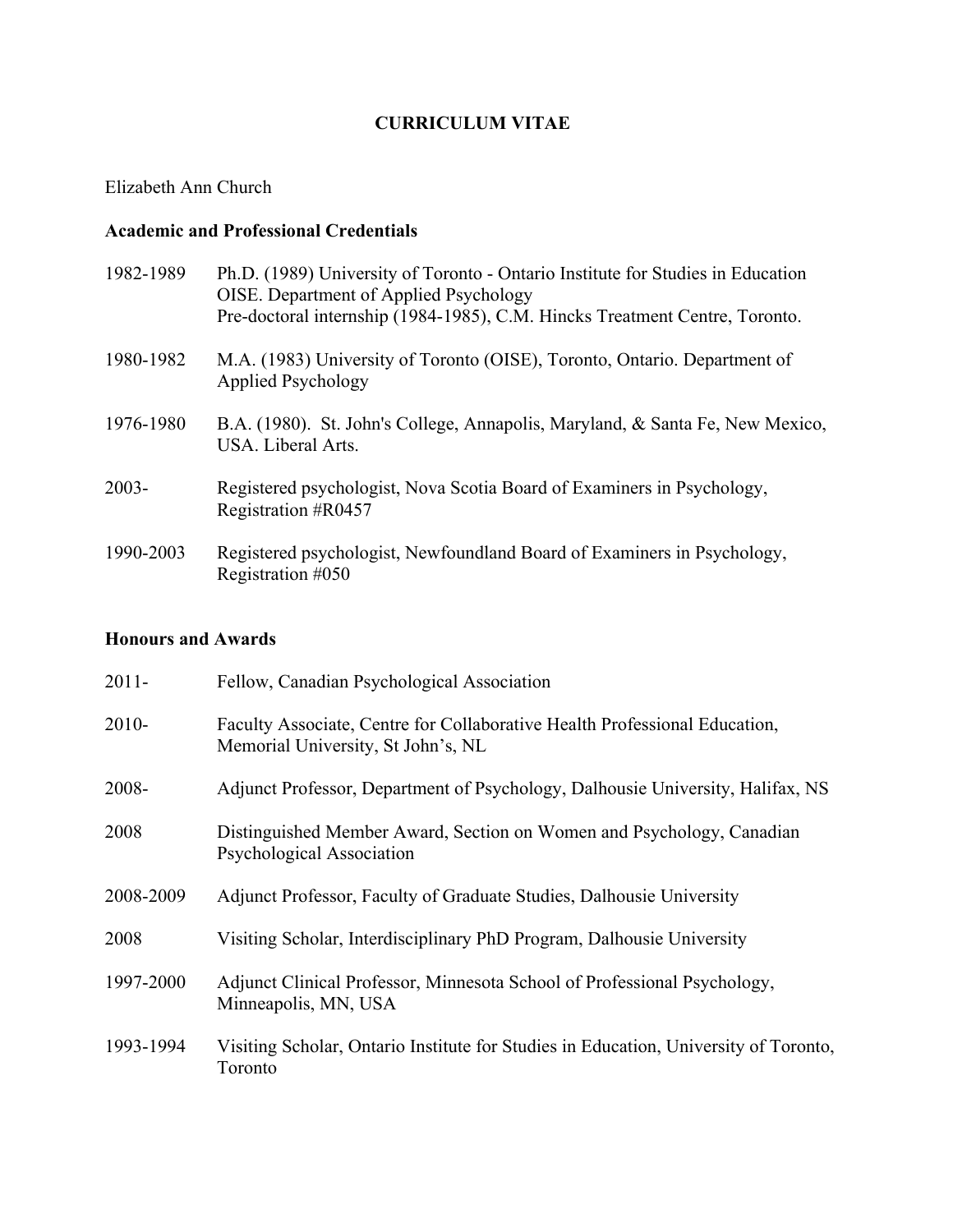### **Employment History**

| $2003 -$        | Mount Saint Vincent University, Halifax, Nova Scotia |                                                                  |  |
|-----------------|------------------------------------------------------|------------------------------------------------------------------|--|
|                 | 2010-2019                                            | Vice-President Academic and Provost                              |  |
|                 | 2009-2010                                            | Program Coordinator, School Psychology, Faculty of Education     |  |
|                 | 2006                                                 | Acting Director of Graduate Education                            |  |
|                 | $2005 -$                                             | Professor, Faculty of Education                                  |  |
|                 | 2004-2007                                            | Program Coordinator, School Psychology                           |  |
|                 | 2003-2005                                            | Associate Professor, Faculty of Education                        |  |
| 1987-2003       | Memorial University, St. John's, Newfoundland.       |                                                                  |  |
|                 | 1994-2003                                            | Associate Professor, Counselling Centre                          |  |
|                 |                                                      | Training Director CPA-accredited Pre-doctoral Internship         |  |
|                 |                                                      | Cross appointment to Discipline of Family Medicine in Faculty of |  |
|                 |                                                      | Medicine (1995 - 2003)                                           |  |
|                 |                                                      | Cross-listed to Women's Studies (1997-2003)                      |  |
|                 | 1987-1994                                            | <b>Assistant Professor, Counselling Centre</b>                   |  |
|                 |                                                      | Acting Training Director (1989-1990)                             |  |
|                 |                                                      | Cross appointment to Faculty of Education (1987-1992)            |  |
| 1990-2012/2019- |                                                      | Part-time Clinical Practice, St. John's and Halifax              |  |

Currently with Genest McGillivary P

## **Professional, Community, and Public Service**

| $2005 -$ | Canadian Psychological Association |                                              |  |
|----------|------------------------------------|----------------------------------------------|--|
|          | 2020-                              | Board member                                 |  |
|          | $2020 -$                           | Co-Chair, CPA Telepsychology Working Group   |  |
|          | $2021 -$                           | Member, CPA Membership Committee             |  |
|          | $2020 -$                           | Member, PLISC Committee                      |  |
|          | 2013-2020                          | Member, Nominating Committee                 |  |
|          | 2008-2011                          | Co-Chair, Supply of Psychologists Task Force |  |
|          | 2007-2009                          | Member, Public Policy Committee              |  |
|          | 2005-2008                          | Board member                                 |  |
|          | 2005-2008                          | Chair, Education and Training Committee      |  |
|          |                                    |                                              |  |

| 2014-2021 | Phoenix Youth, Halifax |                         |
|-----------|------------------------|-------------------------|
|           | 2020-2021              | Past Chair of the Board |
|           | 2018-2020              | Chair of the Board      |

2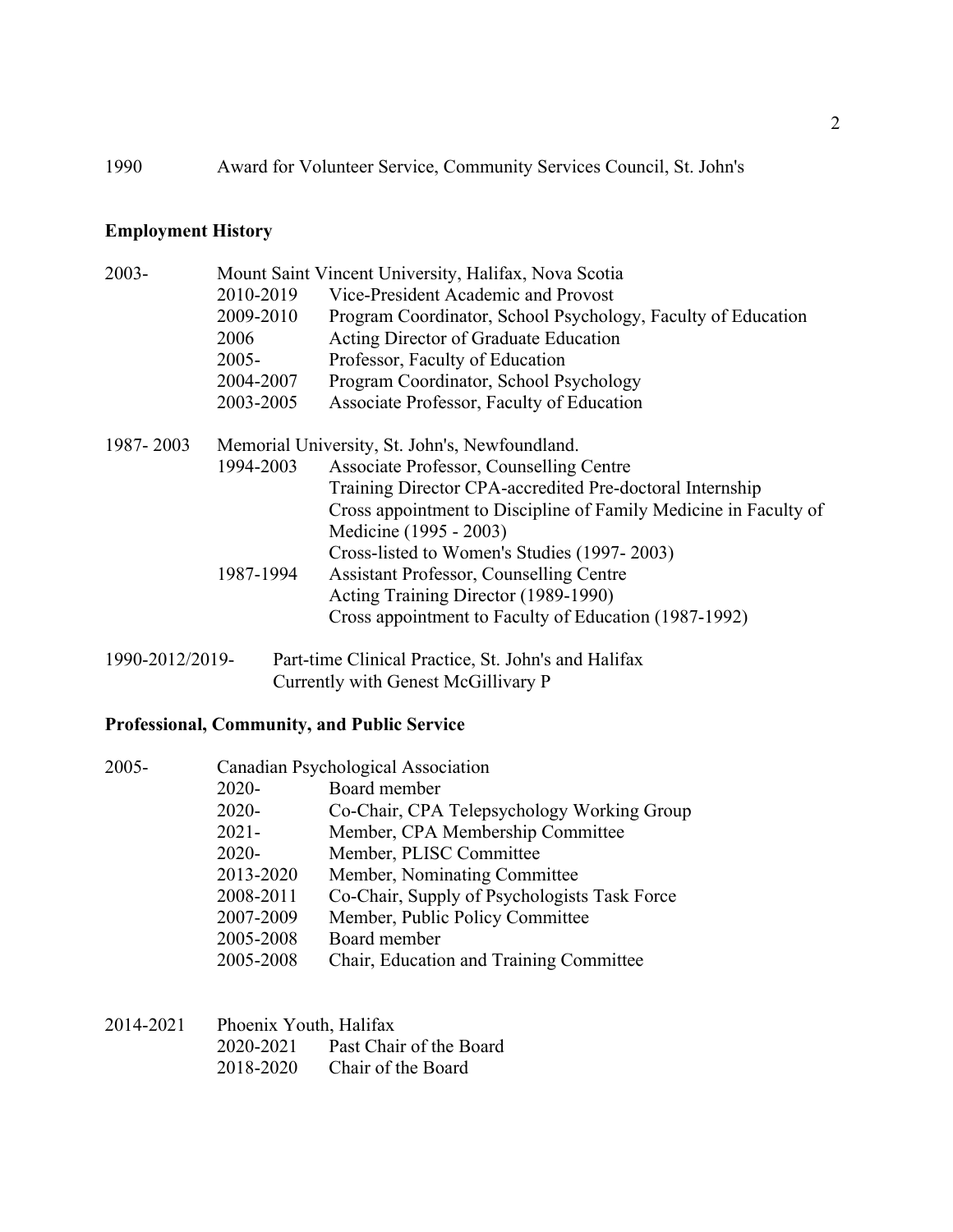|           | 2016-2018<br>2015-2016<br>2014-2018                                                                                                                                               | Vice-Chair<br>Secretary of Board and Member of Executive Committee<br>Chair, Governance Committee<br><b>Board Member</b>                                     |
|-----------|-----------------------------------------------------------------------------------------------------------------------------------------------------------------------------------|--------------------------------------------------------------------------------------------------------------------------------------------------------------|
|           | 2014-2021                                                                                                                                                                         |                                                                                                                                                              |
| 2011-2019 |                                                                                                                                                                                   | Maritime Provinces Higher Education Commission (MPHEC).                                                                                                      |
|           | 2016-2019<br>2017-2019                                                                                                                                                            | Chair, Quality Assurance Committee                                                                                                                           |
|           | 2011-2016                                                                                                                                                                         | Member, Executive Committee<br>Chair and Member, Academic Advisory Committee.                                                                                |
|           | 2015-2019                                                                                                                                                                         | <b>Commission Member, MPHEC</b>                                                                                                                              |
|           | 2016                                                                                                                                                                              | Member, Search Committee for Interim CEO                                                                                                                     |
| 2007-2013 | Oxfam Canada                                                                                                                                                                      |                                                                                                                                                              |
|           | 2007-2013                                                                                                                                                                         | Board member                                                                                                                                                 |
|           | 2008-2013                                                                                                                                                                         | Chair, Membership and Volunteer Committee                                                                                                                    |
|           | 2010-2013                                                                                                                                                                         | Governance Committee                                                                                                                                         |
|           | 2008-2013                                                                                                                                                                         | <b>Executive Board Committee</b>                                                                                                                             |
| 1996-2011 |                                                                                                                                                                                   | Section on Women and Psychology (SWAP), Canadian Psychological Association.                                                                                  |
|           | 2009-20011                                                                                                                                                                        | Chair, Awards Committee                                                                                                                                      |
|           | 2001-2005<br>1996-2000                                                                                                                                                            | Coordinator, Coordinator Elect, Past Coordinator<br><b>Secretary Treasurer</b>                                                                               |
| 2004-2010 |                                                                                                                                                                                   | Board Member, Halifax Urban Greenway Association, Halifax                                                                                                    |
| 2005-2006 |                                                                                                                                                                                   | Member, Hearing Committee, Nova Scotia Board of Examiners in Psychology.                                                                                     |
| 2004      | Chair and Co-organizer, Section on Women and Psychology (SWAP) Pre-<br>conference workshop, Women's Relationships with Their Bodies: Context and<br>Culture. St John's, NL, June. |                                                                                                                                                              |
| 2004-2007 | Member, Investigations Committee, Nova Scotia Board of Examiners in<br>Psychology.                                                                                                |                                                                                                                                                              |
| 2003-2005 | Member, School Psychology Committee, Association of Psychologists of Nova<br>Scotia.                                                                                              |                                                                                                                                                              |
| 2002-2004 | Member, Body Image Network, St John's                                                                                                                                             |                                                                                                                                                              |
| 2002-2006 | with women.                                                                                                                                                                       | Member, Status of Women Committee (Canadian Psychological Association) to<br>review Canadian Psychological Association guidelines on therapy and counselling |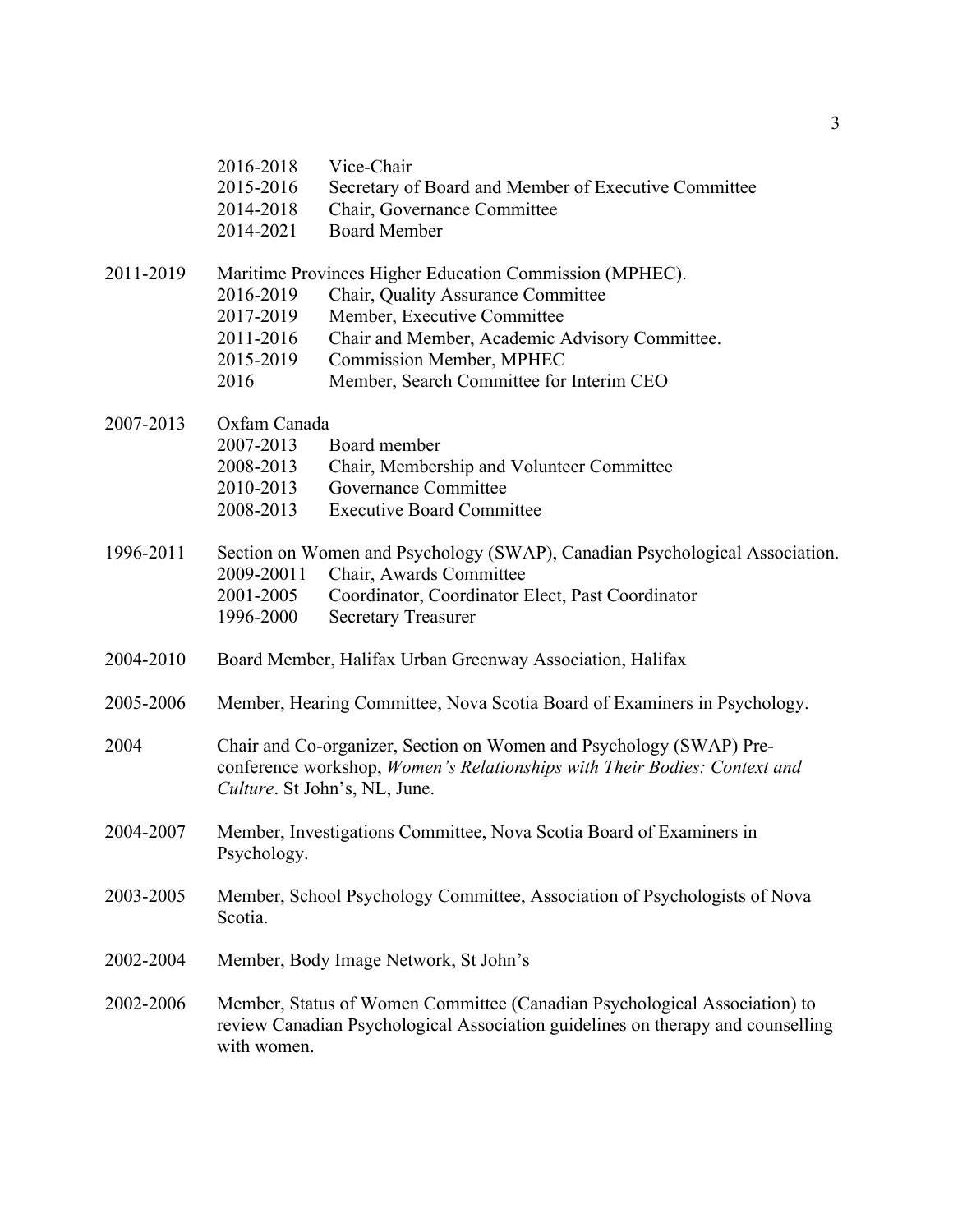| 1997-1999 | Coordinator, Anselm Strauss Award, National Council on Family Relations,<br>Minneapolis.                                                                 |
|-----------|----------------------------------------------------------------------------------------------------------------------------------------------------------|
| 1995-1999 | Member, Research Committee, Association of Counseling Center Training Agents<br>(ACCTA), USA.<br>Chair (1995)                                            |
| 1995-1998 | Chair, Anselm Strauss Award for Qualitative Family Research, Qualitative Family<br>Research Network (QFRN), National Council on Family Relations (NCFR). |
| 1987-1993 | Ethics Committee, Association of Newfoundland Psychologists.                                                                                             |
| 1998-2002 | Steering Committee, December 6th Committee to commemorate the Montreal<br>Massacre, St John's                                                            |
| 1991-1993 | Member, Sexuality Resource Group, St. John's                                                                                                             |
| 1988-1990 | Member, Interagency Committee on Violence Against Women, St. John's.                                                                                     |
| 1988-1990 | Board Member and Vice-Chair, Emmanuel House, St. John's                                                                                                  |

#### **University Service: Mount Saint Vincent University (selected)**

- 2017-2019 Chair, Learning Outcomes Advisory Committee
- 2018-2019 Chair, Freedom of Expression Working Group
- 2014-2019 Chair, Internal Aboriginal Advisory Committee
- 2013-2019 Chair, Multiple Search Review Committees for Academic Administrators
- 2012-2019 Chair, Multiple Search Committees for Canada Research Chairs
- 2010-2019 Chair, Committee on Appointment, Promotion, and Tenure or Permanence for Academic Administrators
- 2010 -2019 Chair, Academic Policy and Planning Committee
- 2010-2019 Chair, University Review Committees for Faculty, Librarians, Lab Instructors
- 2010-2019 Member, Senate, Mount Saint Vincent University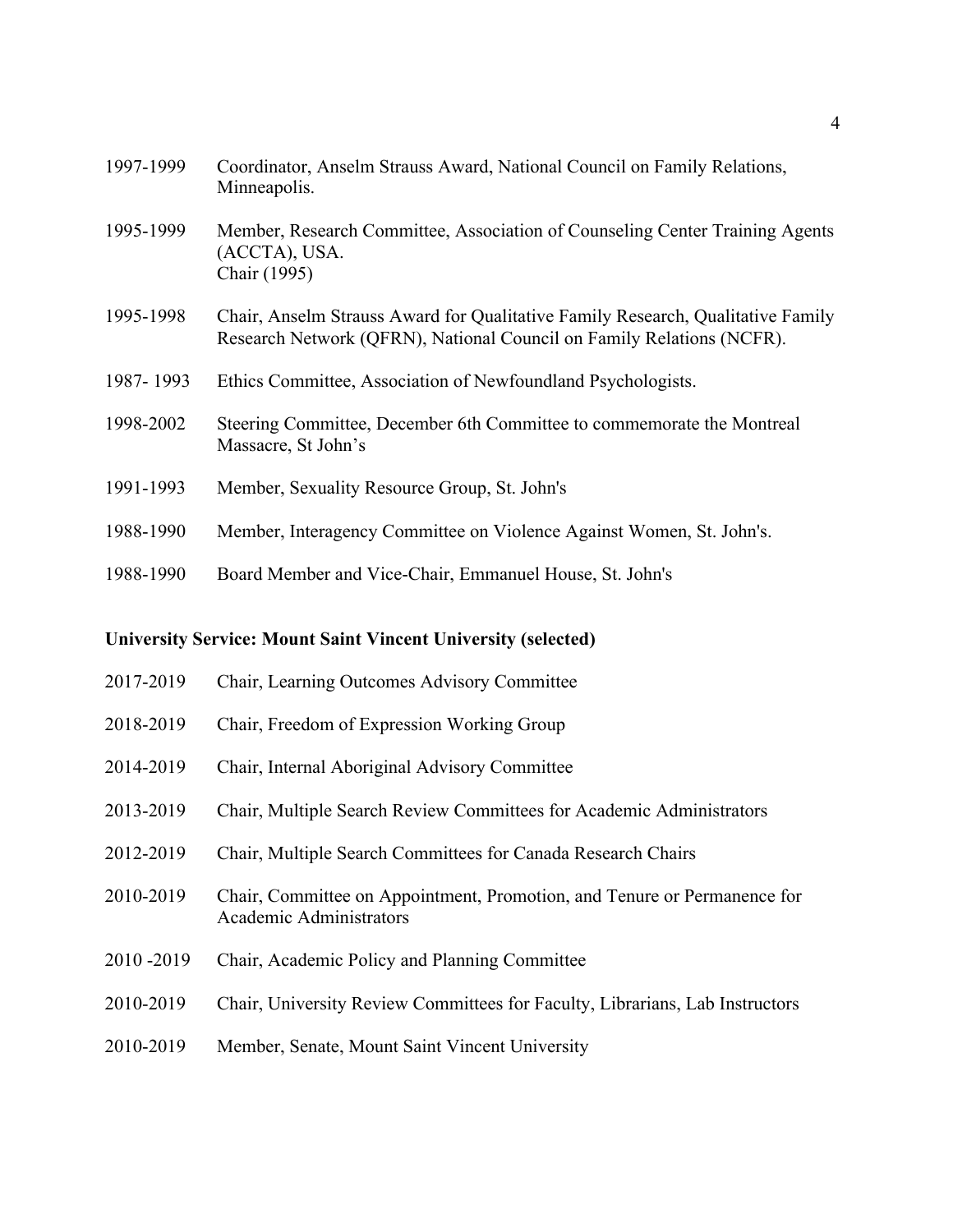| 2010-2019 | Member, Board of Governors, Mount Saint Vincent University |
|-----------|------------------------------------------------------------|
|           | Member, Finance Committee                                  |
|           | Member, Executive Committee                                |
|           | Member, Campus Planning Committee                          |
|           | Member, Human Resources and Governance Committee           |

### **Columnist and Media Interviews**

| 2005-2010 | Monthly column on parenting issues, <i>Canadian Living Magazine</i> .                    |
|-----------|------------------------------------------------------------------------------------------|
| 2005-2008 | Column on education and training for psychologist, <i>Psynopsis</i> (four issues a year) |
| 1993-2017 | Print, radio, television interviews about stepfamilies, stepmothers, parenting           |

### **Scholarly Publications (Refereed**)

### Books

| 2005                            | Church, E. Uma estranha no ninho - Os desafios de quem se casa com quem já tem<br><i>filhos</i> . Sao Paolo, Brazil: Editora Globos. (Portuguese translation of<br>Understanding stepmothers) |
|---------------------------------|-----------------------------------------------------------------------------------------------------------------------------------------------------------------------------------------------|
| 2004                            | Church, E. Understanding stepmothers: Women share their insights, their<br>struggles, and their successes. Toronto: HarperCollins.                                                            |
| <b>Book Chapters (Refereed)</b> |                                                                                                                                                                                               |
| 2003                            | Church, E. Kinship and stepfamilies. In M. Lynn (Ed.), <i>Voices: Essays on</i><br>Canadian families. (pp.55-75). 2nd ed. Toronto: Nelson Thomson. (refereed)                                 |
| 1996                            | Church, E. Kinship and stepfamilies. In M. Lynn (Ed.), <i>Voices: Essays on</i><br>Canadian families. (pp.81-105). Toronto: Nelson Canada.                                                    |

1984 Church, E.A. & Bereiter, C. Reading for Style. In J.M. Jensen (Ed.), *Composing and Comprehending.* (pp.85-91). Urbana, IL: National Council for Teachers of English.

Journal Articles (Refereed)

2014 Cornish, P., Church, E., Callanan, T., Bethune, C., & Younghusband, L. (2014). Self-help is no help: Negative study results lead to important lessons. *Canadian Journal of Rural Medicine, 19(3)*:111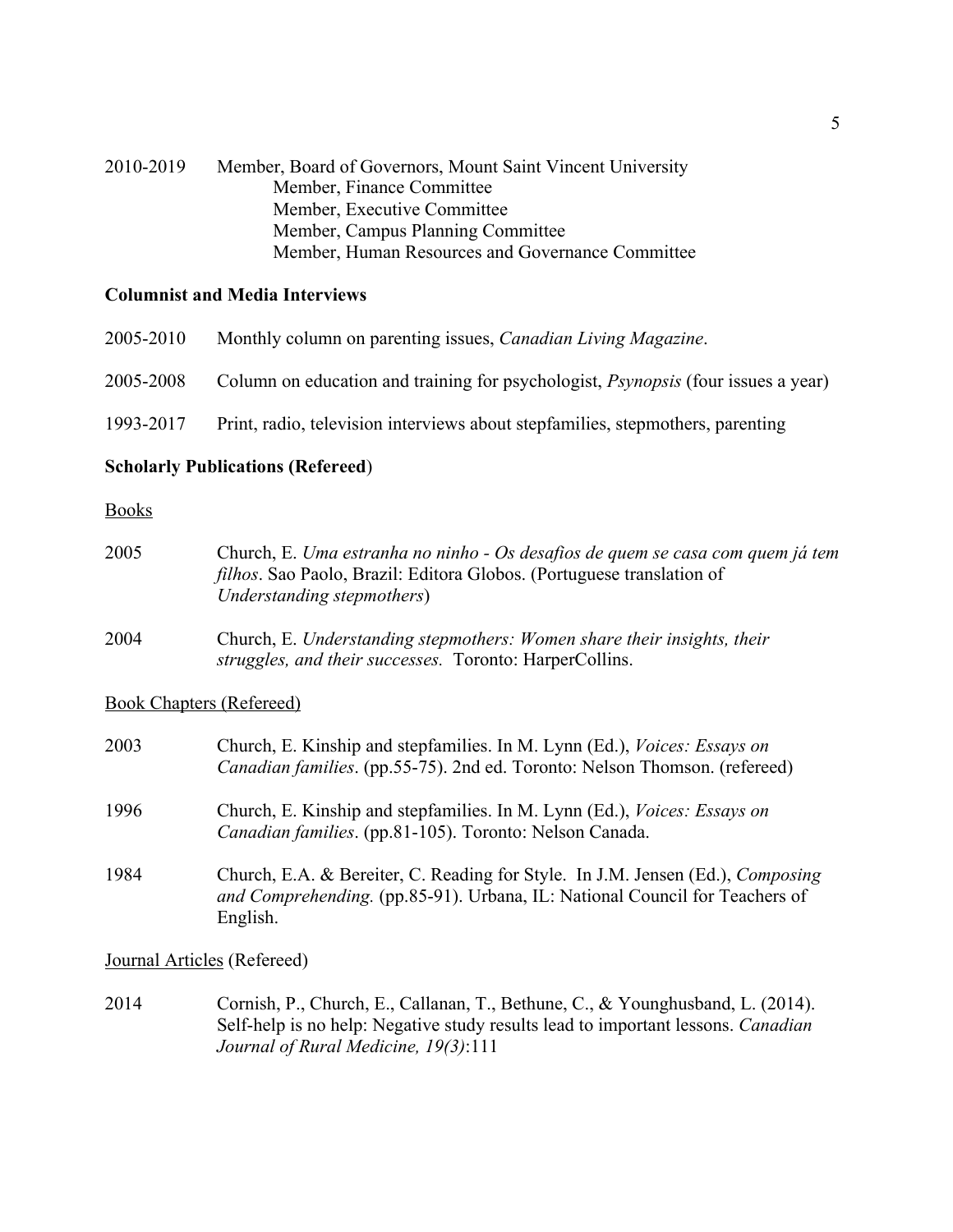| 2014 | Heath, O., Church, E., Curran, V., Callanan, T., Cornish, Bethune, C., &<br>Younghusband, L. Interprofessional mental health training in rural primary care:<br>Findings from a mixed methods study. Journal of Interprofessional Care,<br>doi:10.3109/13561820.2014.966808                                          |
|------|----------------------------------------------------------------------------------------------------------------------------------------------------------------------------------------------------------------------------------------------------------------------------------------------------------------------|
| 2010 | Church, E., Heath, O., Curran, V., Bethune, C., Callanan, T., & Cornish, P. Rural<br>Professionals' Perceptions of Interprofessional Continuing Education in Mental<br>Health. Health and Social Care in the Community, 18(4), 433-443.                                                                              |
| 2008 | Church, E., Cornish, P., Callanan, T.S., & Bethune, C. Using Self-Help Materials<br>to Enhance Mental Health Practice. Canadian Family Physician, 54, 1409-1413.                                                                                                                                                     |
| 2008 | Heath, O., Cornish, P., Callanan, T., Flynn, K., Church, E., Curran, V., & Bethune,<br>C. Building Interprofessional Primary Care Capacity in Mental Health Services in<br>Rural Communities in Newfoundland and Labrador: An Innovative Training<br>Model. Canadian Journal of Community Mental Health 27, 165-178. |
| 2006 | Church, E., Pettifor, J., & Malone. Evolving Canadian guidelines for therapy and<br>counselling with women. Feminism & Psychology, 16, 259-271.                                                                                                                                                                      |
| 2003 | Cornish, P., Church, E., Callanan, T.S., Bethune, C., Miller, R., & Robbins, C.<br>Rural interdisciplinary mental health team building via satellite: A demonstration<br>project. Telemedicine Journal, 9, 63-71.                                                                                                    |
| 1999 | Church, E. Poisoned apples: Stepmothers's experience of envy and jealousy.<br>Journal of Feminist Family Therapy, 11, 1-18.                                                                                                                                                                                          |
| 1999 | Church, E. Who are the people in your family? Stepmothers' diverse notions of<br>kinship. Journal of Divorce and Remarriage, 30, 83-105.                                                                                                                                                                             |
| 1999 | Bethune, C., Worrall, G., Freake, D., & Church, E. No psychiatry? An assessment<br>of family medicine's training in mental health issues. Canadian Family Physician,<br>45, 2636-2641.                                                                                                                               |
| 1994 | Church, E. The Role of Autonomy in Adolescent Psychotherapy. Psychotherapy,<br>$31, 101 - 108.$                                                                                                                                                                                                                      |
| 1993 | Church, E. Reading the Transference in Adolescent Psychotherapy: A<br>Comparison of Novice and Experienced Therapists. Psychoanalytic Psychology,<br>$10, 187 - 205.$                                                                                                                                                |
| 1983 | Church, E. A., & Bereiter, C. Reading for Style, Language Arts, 60, 470-476.                                                                                                                                                                                                                                         |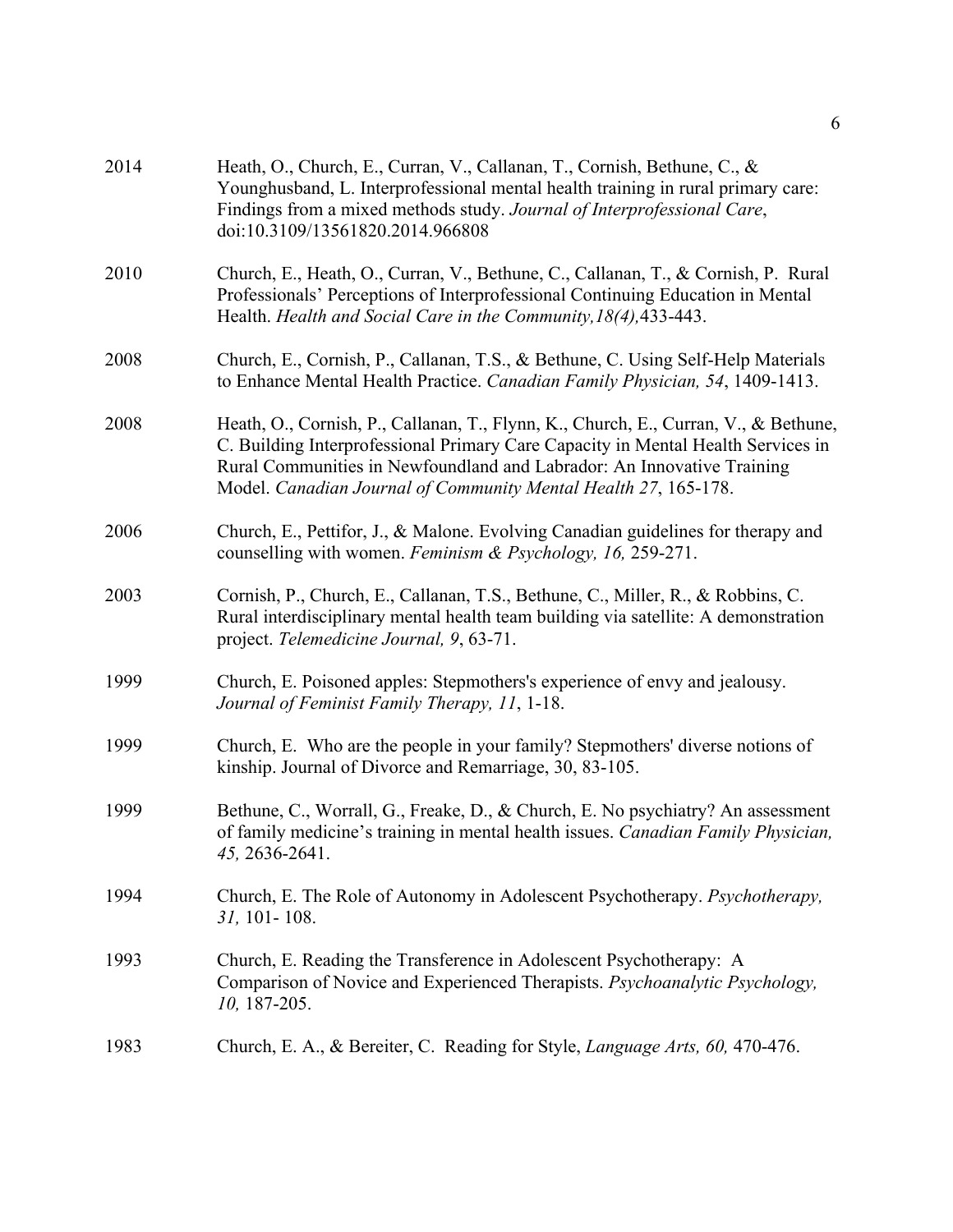# Conference Presentations (Refereed)

| 2012 | Church, E. Identifying, Assessing, and Developing Clinical Supervision<br>Competencies. Discussant for symposium presented at the annual conference of the<br>Canadian Psychological Association, Halifax, NS, June.                                             |
|------|------------------------------------------------------------------------------------------------------------------------------------------------------------------------------------------------------------------------------------------------------------------|
| 2010 | Church, E. Integrating Self-Administered Approaches into Rural Mental Health<br>Practice. Paper presented at the annual conference of the Canadian Psychological<br>Association, Winnipeg, MN, June.                                                             |
| 2009 | Church, E. Bethune, C., Callanan, T., Cornish, P. & Younghusband, L. The<br>Effectiveness of a Self Help Program for Depression in Rural Newfoundland<br>Communities. Poster presented at the Primary Health Care Partnership Forum, St<br>John's, NL, November. |
| 2009 | Callanan, T., Heath, O., Cornish, P., Church, E., Curran, V., & Bethune, C.<br>Interprofessional Mental Health Training in Rural Primary Health Care Settings.<br>Presentation given at the Primary Health Care Partnership Forum, St John's, NL,<br>November.   |
| 2009 | Church, E., Goodwin, J., & Robinson. Interprofessional Education in Canadian<br>Graduate Psychology Programs. Paper presented at the annual conference of the<br>Canadian Psychological Association, Montreal, QC, June.                                         |
| 2008 | Church, E. Workshop presentation at the annual conference of the Canadian<br>Psychological Association, Halifax, NS, June.                                                                                                                                       |
| 2008 | Hasuik, M., & Church, E. Perceptions of Nova Scotia School Psychologists<br>regarding their Roles Poster presented at the annual conference of the Canadian<br>Psychological Association, Halifax, NS, June.                                                     |
| 2008 | Kilfoil, J., & Church, E. Perceptions of Interprofessional Collaboration and Rural<br>Mental Health Poster presented at the annual conference of the Canadian<br>Psychological Association, Halifax, NS, June.                                                   |
| 2007 | Church, E. What Do Students Want? Chair of conversation session at the annual<br>conference of the Canadian Psychological Association, Ottawa, ON, June.                                                                                                         |
| 2007 | Church, E. How Can Supervisors Assess Competency in Professional Psychology<br>Training? Paper presented at the annual conference of the Canadian Psychological<br>Association, Ottawa, ON, June.                                                                |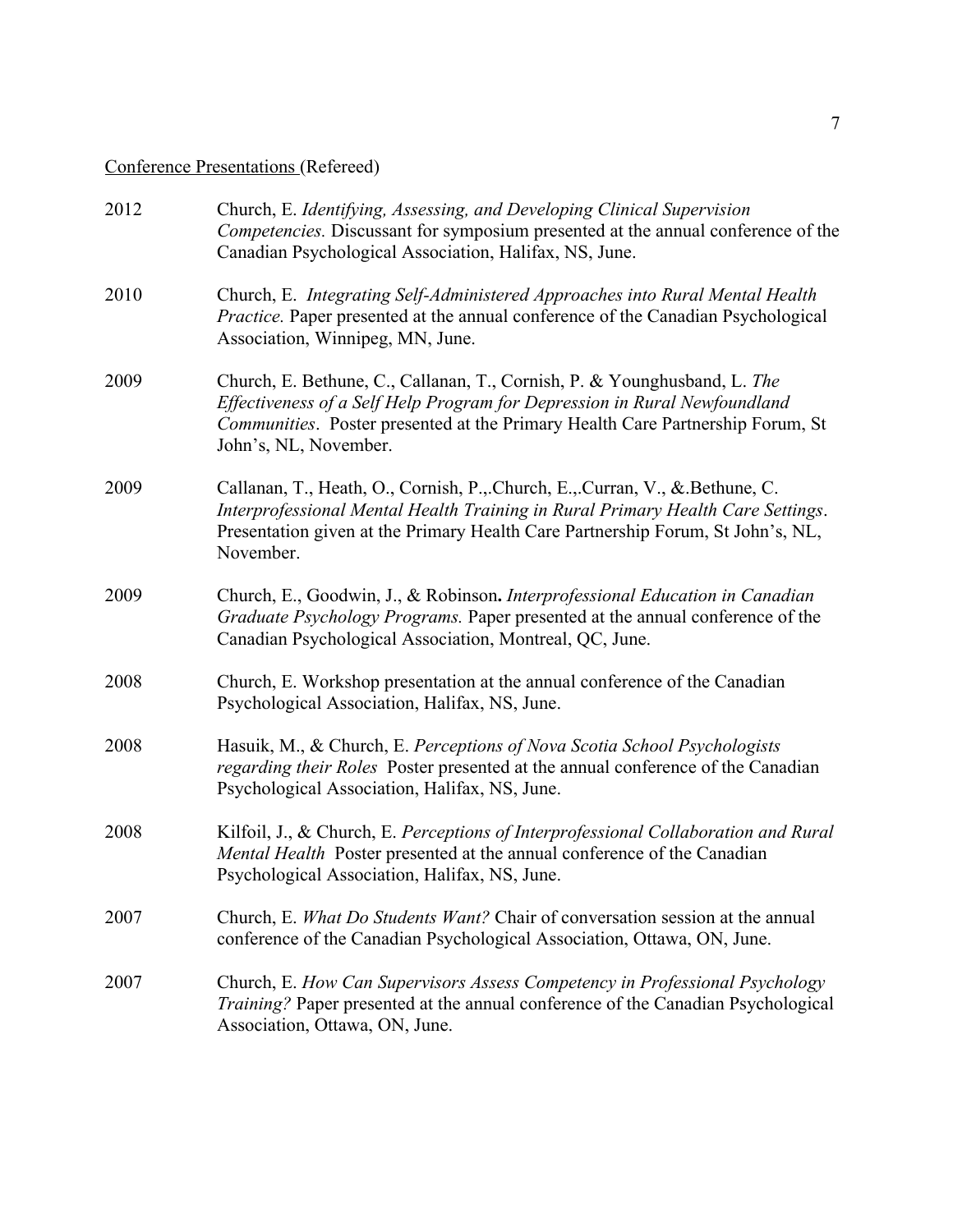| 2006 | Church, E. School Psychology training in Canada: Issues and directions.<br>Conversation session, annual conference of the Canadian Psychological<br>Association, Calgary, AB, June.                                                                                                                                                                           |
|------|---------------------------------------------------------------------------------------------------------------------------------------------------------------------------------------------------------------------------------------------------------------------------------------------------------------------------------------------------------------|
| 2006 | Cornish, P.A., Bethune, C., Callanan, T., Church, E., Curran, V., &<br>Younghusband, L. The Culture of Disciplines: Explaining Low Physician<br>Participation in Rural Interprofessional Mental Health Care Training. Poster<br>presented at the Canadian Association of Continuing Health Education 2006<br>Conference, St. John's, Newfoundland, September. |
| 2006 | Cornish, P., Bethune, C., Church, E., Callanan, T., & Curran, V. Psychologists as<br>team builders: A central role for psychology in rural primary health care reform.<br>Paper presented at the annual conference of the Canadian Psychological<br>Association, Calgary, AB, June.                                                                           |
| 2006 | Cornish, P. A., Church, E., Curran, V., Bethune, C., Callanan, T., & McVicar, J.<br>Rural Mental Health Interprofessional Training Program. Poster presentation at<br>the Canadian Operative on Accountability in Collaborative Healthcare (COACH),<br>Project Wrap-up Meeting, Montreal, June.                                                               |
| 2005 | Church, E. Can you say it in five minutes? Transferring academic research into the<br><i>public sphere</i> . Paper presented at the annual conference of the Canadian<br>Psychological Association, Montreal, PQ, June.                                                                                                                                       |
| 2005 | Cornish, P. A., Church, E., Curran, V., Bethune, C., Callanan, T., & McVicar, J<br>Rural Mental Health Interprofessional Training Program. Poster presentation at<br>the Canadian Operative on Accountability in Collaborative Healthcare (COACH)<br>Network Meeting, Toronto, ON, May.                                                                       |
| 2005 | Craig, L., & Church, E. Consultation patterns and professional supports of<br>Canadian school psychologists. Poster presented at the annual conference of the<br>Canadian Psychological Association, the annual conference of the Canadian<br>Psychological Association, Montreal, PQ, June.                                                                  |
| 2004 | Cornish, P., Church, E., Callanan, T., Bethune, C., & Curran, V. From<br>multidisciplinary to interdisciplinary: The Evolution of shared training, research<br>and mental health care at Memorial University. Paper presented at the National<br>Conference on Shared Mental Health Care, Vancouver, BC, June.                                                |
| 2004 | Malone, J., Church, E., & Pettifor, J. Discovering ethical solutions to dilemmas in<br>counselling women. Workshop presented at the annual conference of the Canadian<br>Psychological Association, St John's, NL, June.                                                                                                                                      |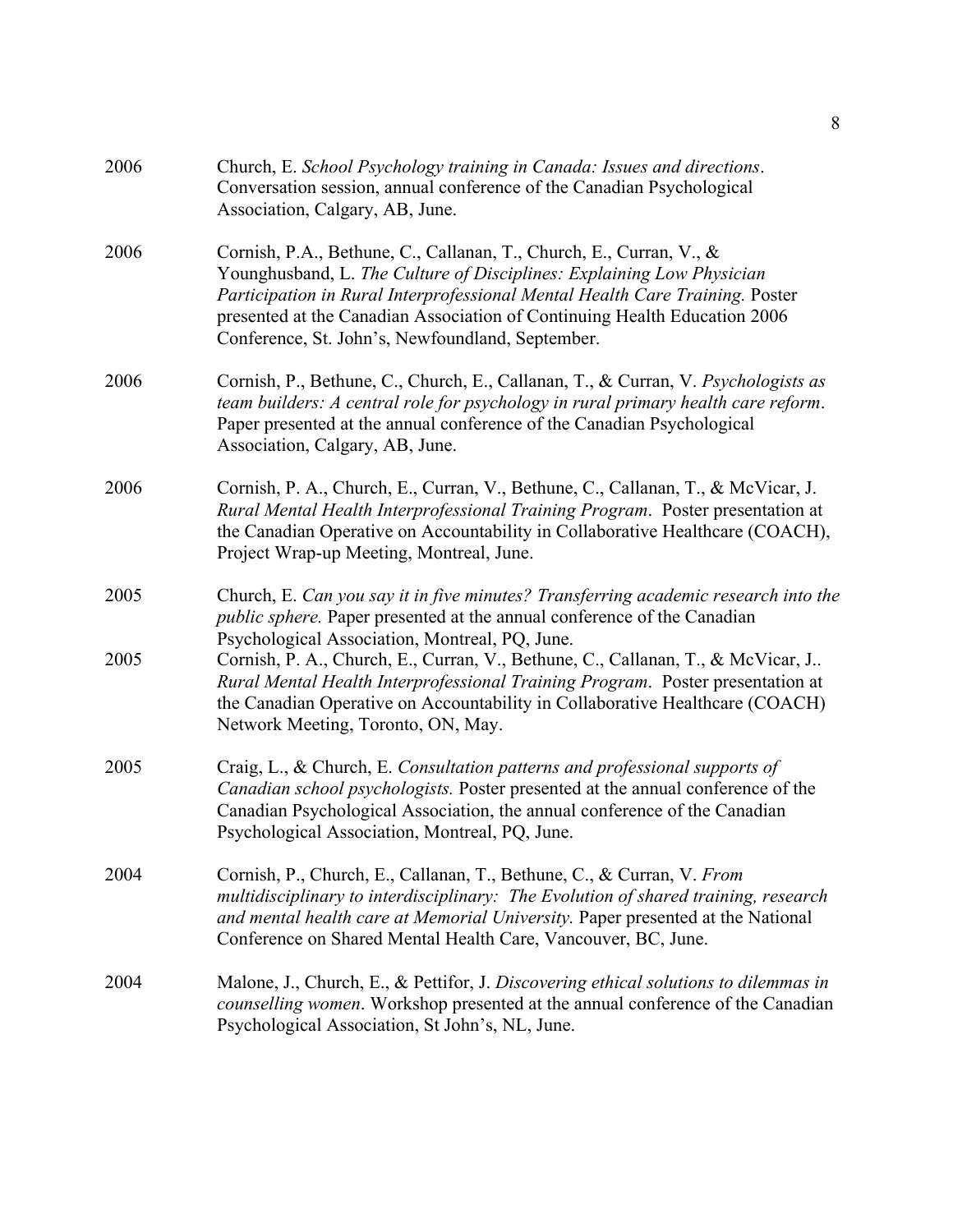| Church, E. Guidelines for feminist therapy and research in the Canadian context.<br>Paper presented at the annual convention of the American Psychological<br>Association, Toronto, ON, August.                                                                                                                                                                          |
|--------------------------------------------------------------------------------------------------------------------------------------------------------------------------------------------------------------------------------------------------------------------------------------------------------------------------------------------------------------------------|
| Church, E. Cross-cultural perspectives on feminist therapy and research. Co-chair<br>of symposium presented at the annual convention of the American Psychological<br>Association, Toronto, ON, August.                                                                                                                                                                  |
| Church, E., Cornish, P., Callanan, T., Bethune, C., & Miller, R. Integrating self-<br>help resources into rural mental health practice. Paper presented at the annual<br>conference of the Canadian Psychological Association, Hamilton, ON, June.                                                                                                                       |
| Younghusband, L., Garlie, N., & Church, E. High school teacher stress in<br>Newfoundland. Hawaii International Conference on Education, Honolulu, HI,<br>January.                                                                                                                                                                                                        |
| Church, E., Cornish, P., Callanan, T., Bethune, C., & Miller, R. Using an<br>interdisciplinary team approach to enhance rural multidisciplinary health team<br>functioning. Poster presented at the annual conference of the Canadian<br>Psychological Association, Vancouver, BC, June.                                                                                 |
| Cornish, P. A., Osmond, K., Church, E., Callanan, T., Bethune, C., & Miller, R.<br>Promoting rural mental health through video conferencing: Tapping into natural<br>community networks. Paper presented at the Third National Conference of the<br>Canadian Rural Health Research Society, Halifax, Nova Scotia. October.                                               |
| Bruce, L., & Church, E. Computer content analysis of experienced and novice<br>therapists with their clients. Poster presented at the American Psychological<br>Association, San Francisco, CA, August.                                                                                                                                                                  |
| Callanan, T., Cornish, P., Church, E., Bethune, C., & Miller, R. Responding to<br>interdisciplinary psychiatry training needs via distance technology. Paper and<br>presentation at the Canadian Psychiatric Association Annual Conference,<br>Montreal. PQ, November.                                                                                                   |
| Cornish, P., Bethune, C., Church., E. Callanan, T., & Miller, R. Multidisciplinary<br>team building through satellite video mental health conferences linking rural and<br>urban settings: A qualitative demonstration project in progress. Poster/paper<br>presentation at the Annual meeting of the North American Primary Health Care<br>Group, Halifax, NS, October. |
|                                                                                                                                                                                                                                                                                                                                                                          |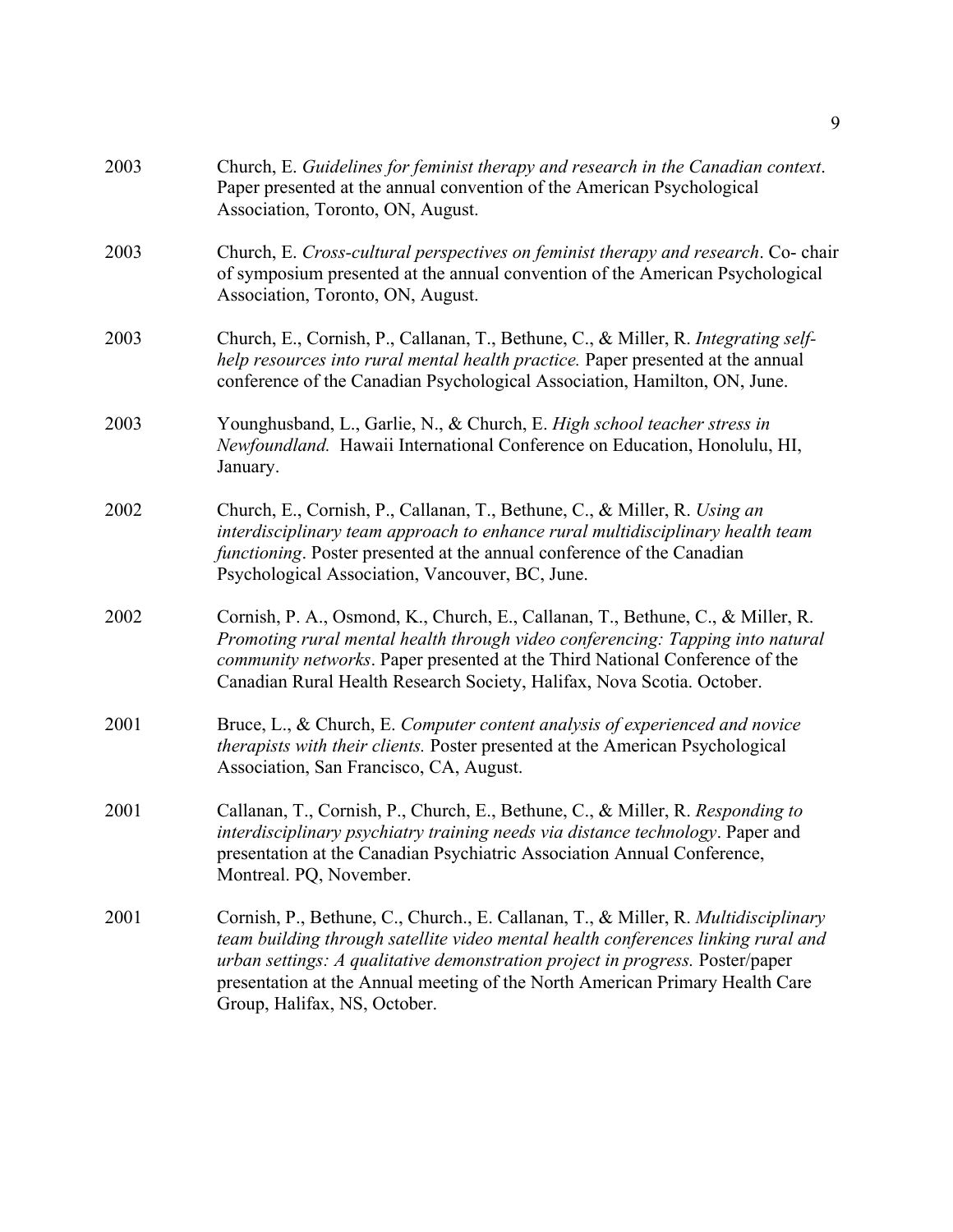| 1999 | Church, E. I had no idea what I was getting into": Stepmothers' initial expectations<br>about stepfamily life. Poster presented at the annual conference of the National<br>Conference on Family Relations, Irvine, CA, November.                               |
|------|-----------------------------------------------------------------------------------------------------------------------------------------------------------------------------------------------------------------------------------------------------------------|
| 1999 | Church, E. Stepmothers as anti-mothers: Witches or heroines? Paper presented at<br>the Conference on Mothers and Education: Issues and Directions for Maternal<br>Pedagogy, St Catherines, ON, October.                                                         |
| 1999 | O'Neill, E., & Church, E. Necessary tensions: Is feminist therapy possible?<br>Workshop presented at the annual conference of the Canadian Psychological<br>Association, Halifax, NS, May.                                                                      |
| 1997 | Church, E. Mirror, mirror on the wall, who's the wickedest of them all? Poster<br>presentation at the annual meeting of the National Council on Family Relations,<br>Crystal City. VA, November.                                                                |
| 1996 | Church, E. Stepmothers in the postmodern family: Kinship and gender. Round<br>table presented at the annual meeting of the National Council on Family Relations,<br>Kansas City, MO, November.                                                                  |
| 1995 | Church, E. Conducting research at internship sites: Implementing the scientist-<br>practioner model. Panel presentation at the annual meeting of the Association of<br>Counseling Center Training Agents, South Padre Island, Texas, October.                   |
| 1995 | Church, E. Poisoned apples, or stepmothers' experience of envy and jealousy.<br>Paper presented at annual convention of the National Council on Family Relations,<br>Portland, OR, November.                                                                    |
| 1995 | Hustins, K., & Church, E. Treating post traumatic stress in survivors of childhood<br>sexual abuse. Paper presented at the annual symposium of the School of Social<br>Work, Memorial University, St John's, NF. June.                                          |
| 1995 | Hustins, K., & Church, E. An interdisciplinary approach to group therapy in<br>survivors of childhood sexual abuse. Paper presented at the Atlantic Region<br>conference of the Canadian Association of University Schools of Nursing, St<br>John's, NF, April. |
| 1995 | Yother, S., & Church, E. Talking it through: A dialogue between trainee and<br>supervisor. Symposium on supervision. Presented at the annual conference of the<br>Canadian Psychological Association, Charlottetown, PEI, June.                                 |
| 1994 | Church, E. What is a good stepmother? Paper presented at the annual conference<br>of the National Conference on Family Relations, Minneapolis, MN, November.                                                                                                    |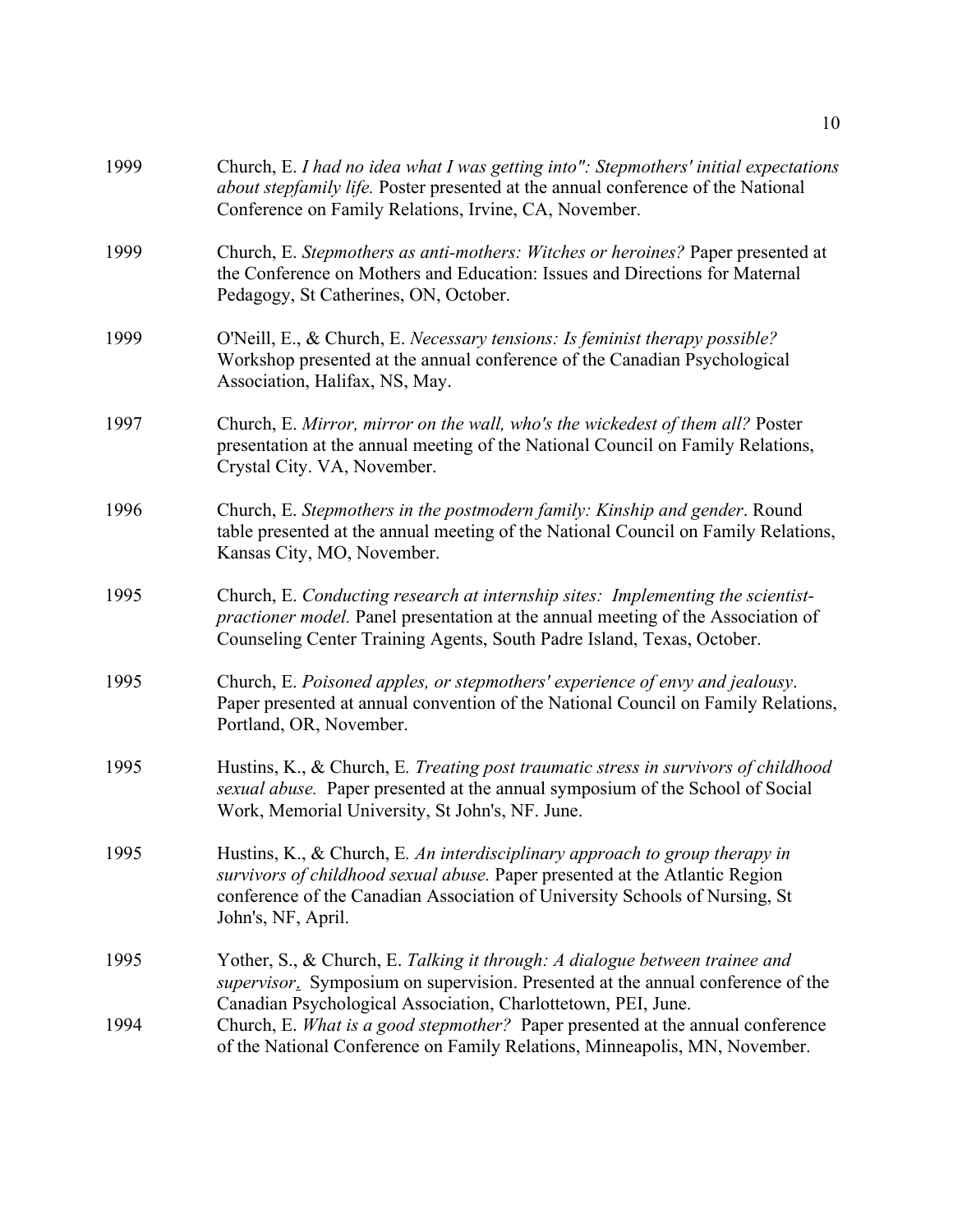| 1993                                           | Church, E., & Hustins, K. Group therapy as a treatment for post traumatic stress<br>in survivors of sexual abuse. Poster presentation for the International Congress on<br>Mental Health Nursing, Manchester, England, September.                                             |  |
|------------------------------------------------|-------------------------------------------------------------------------------------------------------------------------------------------------------------------------------------------------------------------------------------------------------------------------------|--|
| 1992                                           | Church, E. Cultural expectations of stepmothers. Poster presentation at the annual<br>meeting of the American Orthopsychiatric Association, New York, NY.                                                                                                                     |  |
| 1992                                           | Church, E. Interpreting the transference: Novice and experienced therapists' ways<br>of dealing with their adolescent patients' allusions to the transference. Paper<br>presented at the annual convention of the Ontario Psychological Association,<br>Toronto, ON, October. |  |
| 1989                                           | Church, E.A. The expertise of the therapist: An exploration of technique. Paper<br>presented at the meeting of the Society for Psychotherapy Research, Toronto, June.                                                                                                         |  |
| 1989                                           | Church, E.A. Facilitating the therapeutic relationship in adolescent<br><i>psychotherapy</i> . Paper presented at the meeting of the American Orthopsychiatric<br>Association, New York, NY.                                                                                  |  |
| 1984                                           | Church, E.A. Adolescents' awareness of style when reading and writing. Paper<br>presented to the American Educational Research Association, New Orleans, LA,<br>April.                                                                                                        |  |
| <b>Keynote and Invited Talks and Workshops</b> |                                                                                                                                                                                                                                                                               |  |
| 2017                                           | Church, E. Invited talk on gender, diversity, and university leadership, Quality<br>Network for Universities, Vancouver, BC, February.                                                                                                                                        |  |
| 2014                                           | Church, E. Presentation on supervision to the Capital Health Psychologists,<br>Halifax, NS, April.                                                                                                                                                                            |  |
| 2014                                           | Church, E. Being an Intentional Supervisor. Invited one-workshop for the<br>Association of PEI Psychologists, Charlottetown, PE, January.                                                                                                                                     |  |
| 2013                                           | Church, E. Being an Intentional Supervisor. Invited one-workshop for<br>Correctional Services Canada, Kingston, Ontario, November.                                                                                                                                            |  |
| 2013                                           | Church, E. Being an Intentional Supervisor. Invited one-workshop for Concordia<br>University Clinical Psychology Program, Montreal, Quebec, May.                                                                                                                              |  |
| 2012                                           | Church, E. Being an Intentional Supervisor. Invited one-workshop for the<br>Vancouver Coastal Health Authority, Vancouver, November.                                                                                                                                          |  |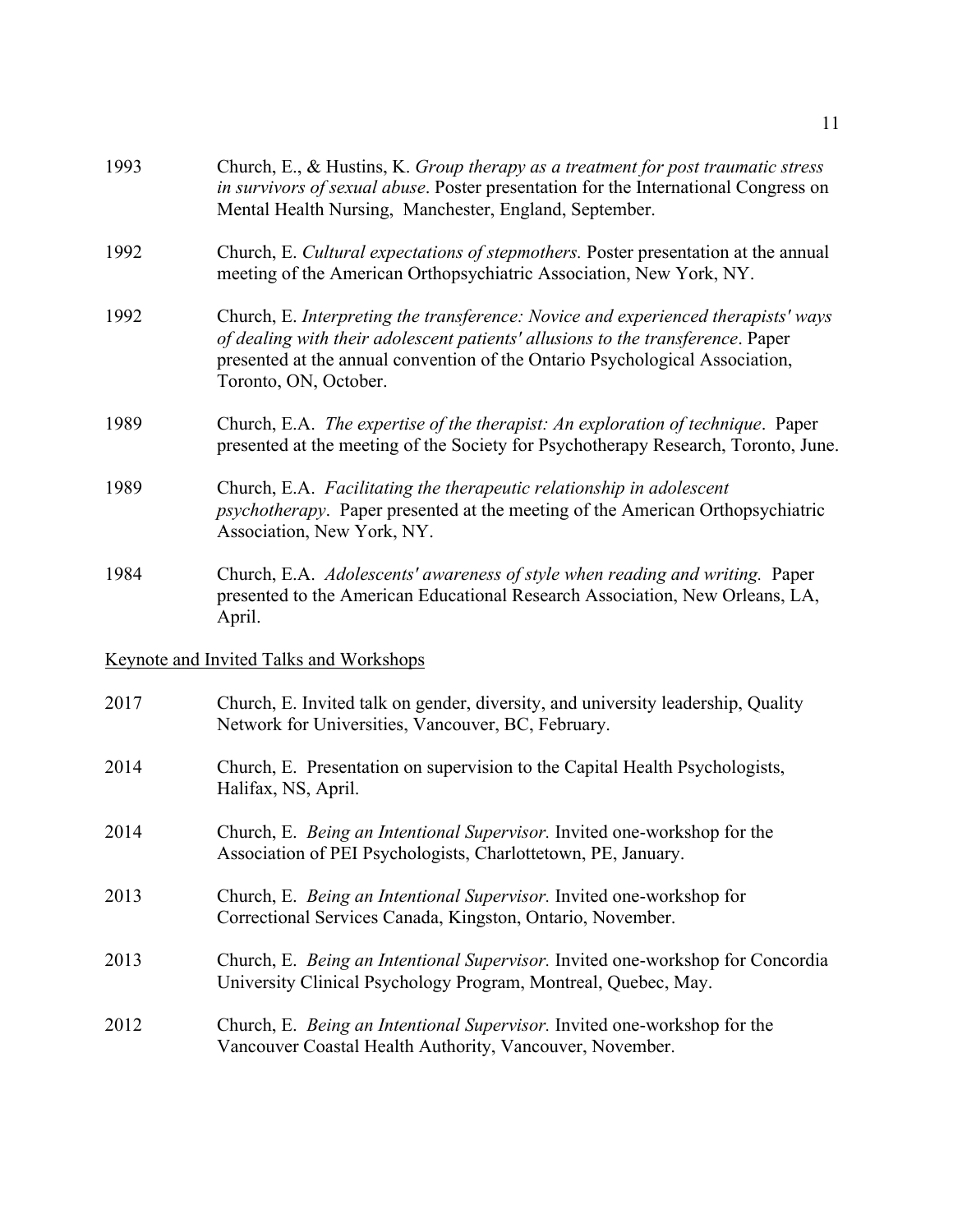| 2012 | Church, E. Helping people help themselves: Self-directed treatments in rural<br>settings. Keynote speaker for Rural and Northern Psychology Section, at the<br>annual conference of the Canadian Psychological Association, Halifax, NS, June. |
|------|------------------------------------------------------------------------------------------------------------------------------------------------------------------------------------------------------------------------------------------------|
| 2011 | Church, E. Becoming an Intentional Supervisor. Invited one-workshop for the<br>University of Montreal, Montreal, February.                                                                                                                     |
| 2011 | Church, E. Becoming an Intentional Supervisor. Invited one-workshop for the<br>Jewish General Hospital, Montreal, February.                                                                                                                    |
| 2010 | Church, E. Preparing Students to Become Competent Supervisors. Invited<br>workshop for the Canadian Council of Professional Psychology Programs,<br>Winnipeg, MN, June.                                                                        |
| 2010 | Church, E. Working Together: Interprofessional Ethics and Team Collaboration.<br>Invited one-day workshop for the Autism Teams of Nova Scotia (Early Intensive<br>Behavioural Intervention program), Halifax, NS, February.                    |
| 2009 | Church, E. Reading Self Help: How Mothers Engage with Parenting Books.<br>Keynote address to the Canadian Psychological Association, Montreal, QC, June.                                                                                       |
| 2008 | Church, E. Why collaborate? Interdisciplinary Practice and Psychology. Invited<br>talk to the Department of Psychology, Dalhousie University, Halifax, NS, April.                                                                              |
| 2007 | Church, E. Stirred, Not Shaken: Building Interdisciplinary Mental Health Practice<br>in Rural Communities. Invited talk to the Interdisciplinary PhD Program,<br>Dalhousie University, Halifax, NS, January.                                   |
| 2006 | Church, E. Becoming an intentional supervisor. Invited one-day workshop for the<br>the Nova Scotia Board of Examiners in Psychology, Halifax, NS, November.                                                                                    |
| 2006 | Church, E. Understanding Stepfamilies. Invited talk to the Stepfamily Foundation<br>of Alberta, Calgary, June.                                                                                                                                 |
| 2005 | Church, E. The Challenges and pleasures of clinical supervision. Invited one-day<br>workshop presented to the Association of Nova Scotia Psychologists and Nova<br>Scotia Board of Examiners in Psychology, Halifax, NS, November.             |
| 2005 | Church, E. The Challenge and pleasures of clinical supervision. Invited half-day<br>workshop presented to Department of Clinical Psychology, University of New<br>Brunswick, Fredericton, NB, November.                                        |